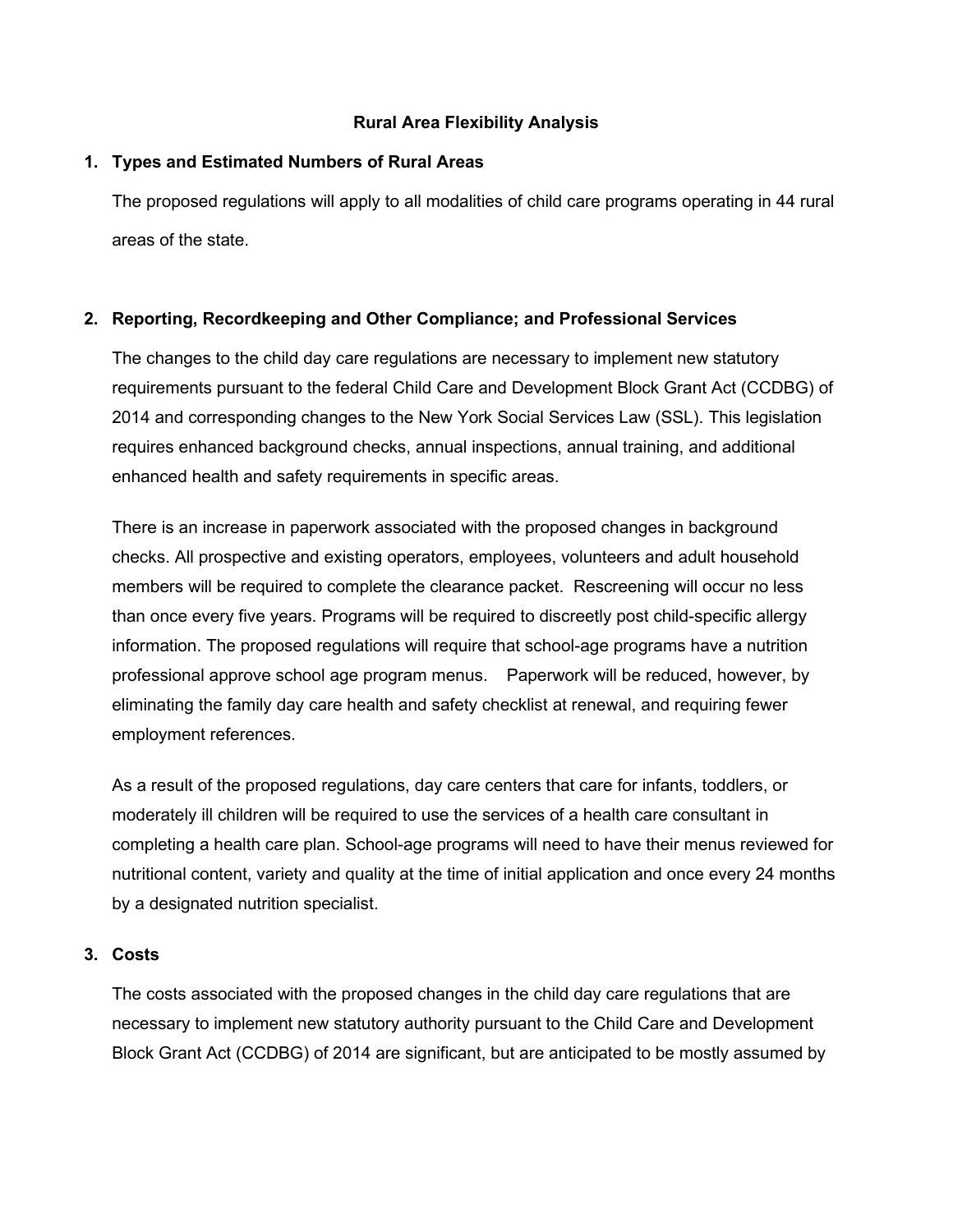the Office. New requirements around enhanced background checks, annual inspections, and additional annual training of licensed and registered providers have been estimated to cost approximately \$37 million. At this time, the Office is not intending to pass these costs on to regulated providers. The fiscal burden on providers is anticipated to fall primarily on time lost from providing care in order to comply with the enhanced background checks and additional training requirements. As a result of the proposed regulations, day care centers that care for infants, toddlers or moderately ill children will be required to use the services of a health care consultant in completing a health care plan. Approximately 70 percent of day care centers already collaborate with health care consultants and will be unaffected by this change. For the remaining 30 percent of day care centers, the Office has contracted with Child Care Resource and Referral (CCR&R) agencies to employ registered nurses who act as health care consultants to child care programs at a reduced fee.

School-age programs are required, as part of the regulations and the state's obesity prevention initiative, to operate in compliance with the federal Child and Adult Care Food Program (CACFP) meal patterns. The Office proposes that programs have their menus reviewed for nutritional content, variety and quality at the time of initial application, and once every 24 months by a CACFP specialist responsible for reviewing and approving menus, or by a person who has a bachelor's or master's degree with a major in food and institutional management or a closely related field and who has completed a dietician internship or has been certified as a registered dietician, or has an equivalent state certification. A school-age program that is enrolled in CACFP has their menu approved at no cost. CACFP also offers this service to non-enrolled programs at no charge. Some county cooperative extension programs also offer this service free of charge.

Other changes, primarily the changes related to increasing the Office's ability to identify illegally operating day care programs is expected to have a positive financial impact on regulated providers by increasing the supply of children and families who will utilize regulated programs, thereby generating increased revenue to these programs. Also, some administrative relief is provided to regulated programs as a result of these new regulations.

#### **4. Minimizing Adverse Impact**

The Office does not anticipate any adverse impact to rural area child care programs as a result of the proposed regulations.